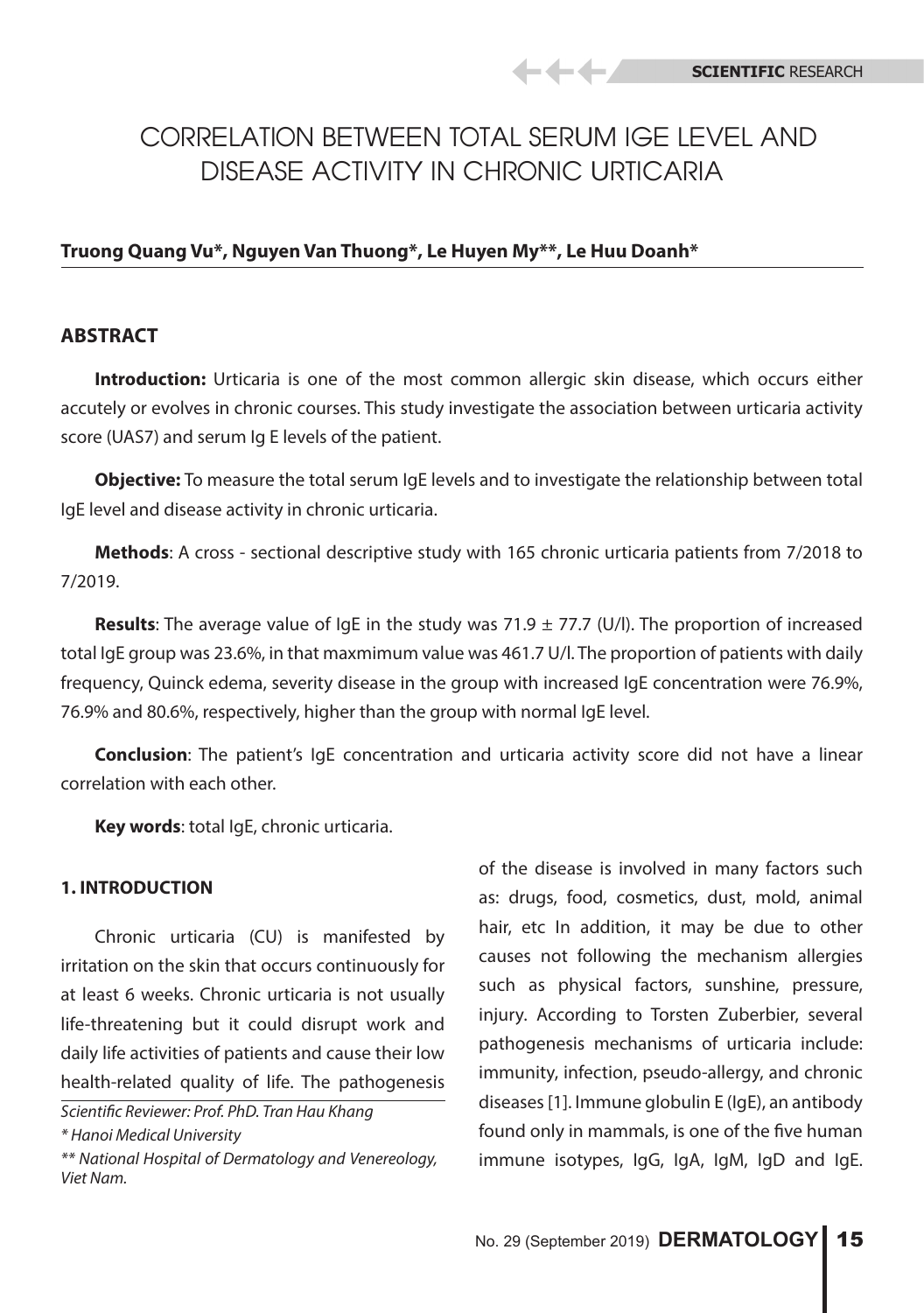A quantitative IgE increasing indicates that a person is possible to be allergic to one or more allergens. The allergy-specific IgE concentration will increase after exposuring allergens, then gradually decreasing over time, thus affecting the overall IgE level. We conducted the study to investigate total IgE levels in blood and the related factors of chronic urticaria patients.

# **2. OBJECT AND METHOD**

#### **2.1. Object**

165 patients over 12 years old with chronic urticaria were submitted to the National Hospital of Dermatology and Venereology from July 2018 to July 2019.

#### *2.1.1. Criteria for selecting patients*

- Patients over 12 years old diagnosed with chronic urticaria

- Patients agreed to participate in the study.

2.1.2. **Exclusion criteria:** patients refused to participate in the study.

## **2.2. Method**

*2.2.1. Designing the study:* Analytical crosssectional study.

#### *2.2.2. Steps to conduct the study*

- Preparing the medical records for the study.

- Asking patients about their diseases status, collecting information.

- Examining and evaluating clinical symptoms and severity of the disease.

- Taking the patient's serum and making total IgE ELISA test.

- Data processing.

#### *2.2.3. Some standards used in the study*

- Activity scoring of chronic urticaria: the urticaria activity score

| Score | <b>Wheals</b>                      | <b>Itch</b>                                                   |
|-------|------------------------------------|---------------------------------------------------------------|
| 0     | No                                 | No                                                            |
|       | Mild $(< 20$ wheals/24 hr)         | Mild (present but not annoying or troublesome)                |
|       | Moderate (20-50 wheals/24 hr)      | Moderate (troublesome but not interfere with normal daily     |
|       |                                    | activity or sleep)                                            |
|       | Severe (> 50 wheals/24 hr or large | Severe (severe pruritus, which is sufficiently troublesome to |
|       | confluent areas of wheals)         | interfere with normal daily activity of sleep)                |

*Table 1. Uritcaria activity score (UAS)*

- The normal serum total IgE serum levels in patients: < 100 U/l

## **2.3. Data processing**

Data are entered and processed by SPSS 16.0 statistical software, using t-test algorithm and calculating the correlation coefficient.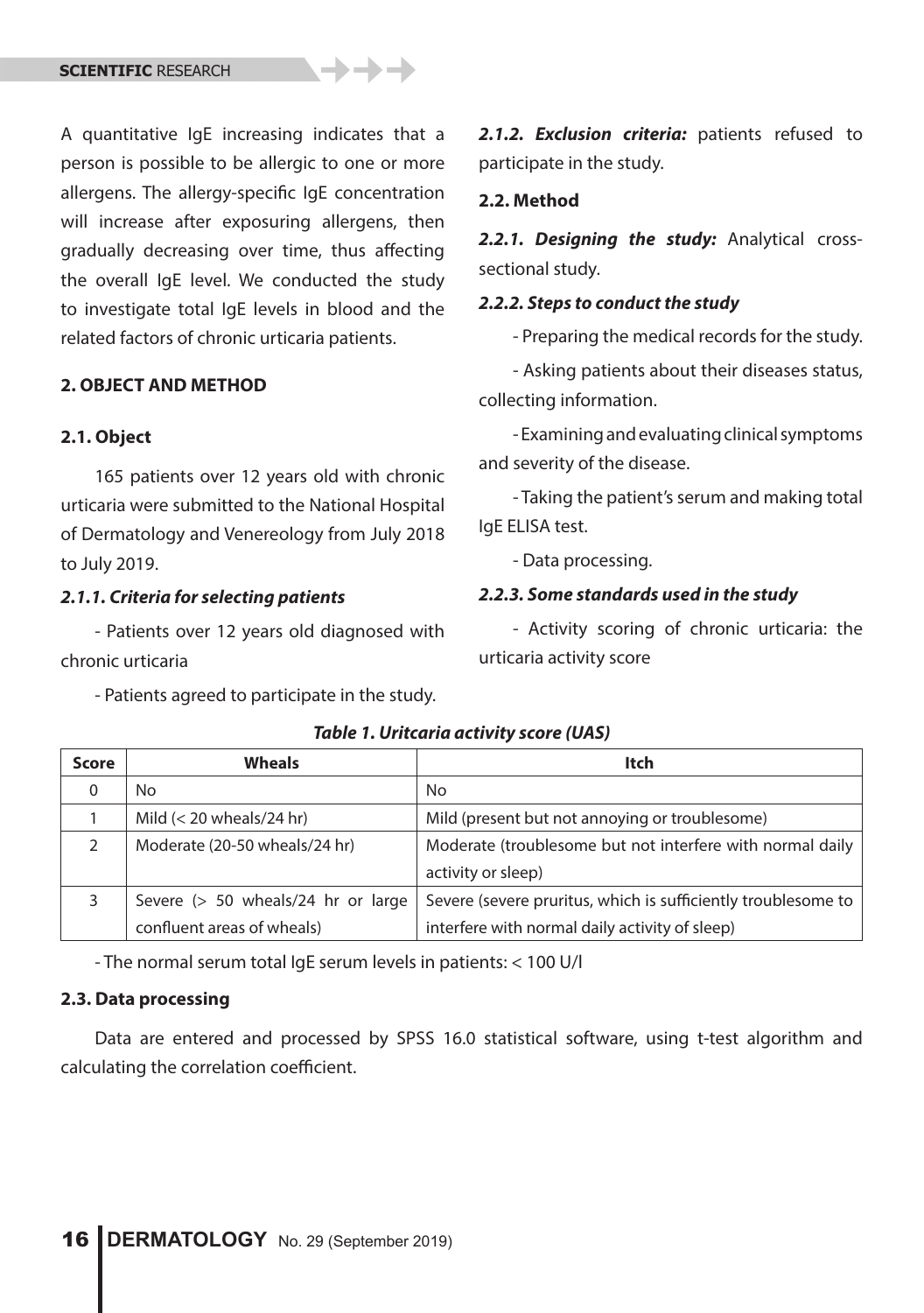# **3. RESULTS OF THE STUDY**

# **3.1. Characteristic of the objects**

# *Table 2. Distribution of chronic urticaria by gender and age*

| <b>Characteritis</b> | n               | $\%$ |  |  |
|----------------------|-----------------|------|--|--|
| Age                  |                 |      |  |  |
| $≤19$                | 27              | 16.4 |  |  |
| 20-39                | 88              | 53.3 |  |  |
| 40-59                | 45              | 27.3 |  |  |
| $\geq 60$            | 5               | 3.0  |  |  |
| $X \pm SD$           | $33.2 \pm 12.9$ |      |  |  |
| (min-max)            | $(5-79)$        |      |  |  |
| Gender               |                 |      |  |  |
| <b>Male</b>          | 61              | 37.0 |  |  |
| <b>Female</b>        | 104             | 63.0 |  |  |

The percentage of chronic urticaria in male (37.0%) is lower than that of female (63.0%). The

most common age group is from 20-39 (53.3%), followed by the group of 40-59 years old (27.3%).

## **3.2. The total serum IgE levels in chronic urticaria**

# *Table 3. The total serum IgE levels of chronic*

| urticaria                                      |                              |      |  |  |
|------------------------------------------------|------------------------------|------|--|--|
| <b>Total serum IgE</b>                         | n                            | $\%$ |  |  |
| <b>Normal</b><br>$(< 100$ u/l)                 | 126                          | 76.4 |  |  |
| <b>Increased</b><br>$( \geq 100 \text{ u/l} )$ | 39                           | 23.6 |  |  |
| <b>Total</b>                                   | 165                          | 100  |  |  |
| $X \pm SD$<br>(min-max)<br>(U/I)               | $71.9 + 77.7$<br>$(0-461.7)$ |      |  |  |

The proportion of increased total IgE group was 23.6%, in that maxmimum value was 461.7 U/l.

| <b>Characteritic</b> |                      | Increased total serum IgE |      | Normal total serum IgE |      |   |
|----------------------|----------------------|---------------------------|------|------------------------|------|---|
|                      |                      | $\mathbf n$               | $\%$ | $\mathbf n$            | $\%$ | p |
|                      | <b>Daily</b>         | 30                        | 76.9 | 68                     | 54.0 |   |
| <b>Frequency</b>     | 2-3 times a week     | 8                         | 20.5 | 35                     | 27.8 |   |
|                      | $\leq$ 1 time a week |                           | 2.6  | 23                     | 18.2 |   |
| Quinck               | <b>Yes</b>           | 30                        | 76.9 | 60                     | 47.6 |   |
|                      | <b>No</b>            | 9                         | 23.1 | 66                     | 52.4 |   |
| <b>Severity</b>      | <b>Moderate</b>      | 10                        | 19.4 | 32                     | 21.0 |   |
| disease              | <b>Severe</b>        | 29                        | 80.6 | 94                     | 79.0 |   |
|                      | <b>Total</b>         | 39                        | 100  | 126                    | 100  |   |

## *Table 4. The total serum IgE levels and symtomps of chronic urticaria*

The proportion of patients with daily frequency, Quinck edema, severity disease in the group with increased IgE concentration were 76.9%, 76.9% and 80.6%, higher than the group with normal IgE level (with 54.0%, 52.4% and 79.0%, respectively).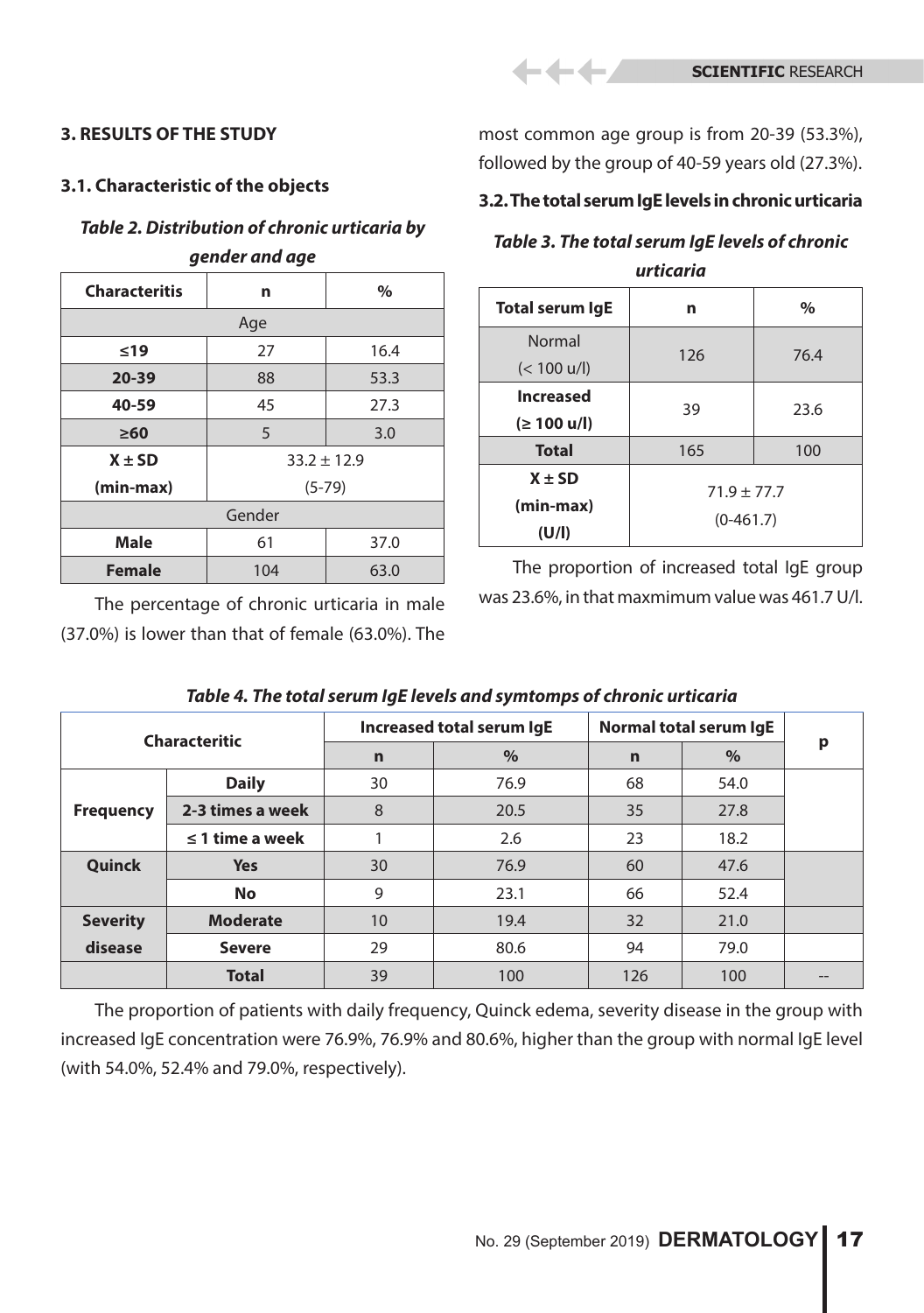

*Figure 1. The correlation between serum total IgE levels and UAS7 of chronic urticaria*

The patient's IgE concentration and UAS score did not have a linear correlation with each other.

#### **4. DISCUSSION**

During the study period, we selected 165 to satisfy the selection criteria. The age group of the patient was 20-39 accounting 53.3%. This result is consistent with the study of Tran Thi Huyen (2013) with the ratio of 61.3% [2]. This is explained that, in adulthood, the immune system is complete and the antigen exposure and the accumulation of sensitivity in life is sufficient to clinical manifestations. In the study, the ratio of men and women was 2:1. his result is similar to Tran Thi Huyen (2013), Broza (2011) [3], [4]. The authors believe that it is the concern about health and the possibility of stress-related vulnerability causing the higher incidence of female diseases than that of male.

Many authors around the world make assumptions about conditional autoantibodies and the model of MTD. According to this theory,

the nature of autoantibodies is mentioned in IgG group, resisting under the α group of affinity receptors for IgE. These antibodies bind only to the receptor when these receptors are not occupied by IgE. Therefore, the raising IgE levels in chronic urticaria is inevitable. The results of our study in Table 3.2 show that, only 39 in 165 cases of increasing IgE above 100 U/l (accounted for 23.6%). The average value of IgE in the study was 71.9  $\pm$  77.7 (U/l), the highest value was 461.7 U/l. This result is lower than Naveen N. et al (2019) [5]: the author's IgE concentration (759.19 ± 73.79 IU/l). We believe that the differences in racial and geographical characteristics may lead to differences in IgE concentration results. Our research results are also lower than that of Kessel A et al (2010), Zaky A et al (2010), Tang Ni et al (2017) và Yilmaz EA et al (2017) (tab 5) [6], [7], [8], [9].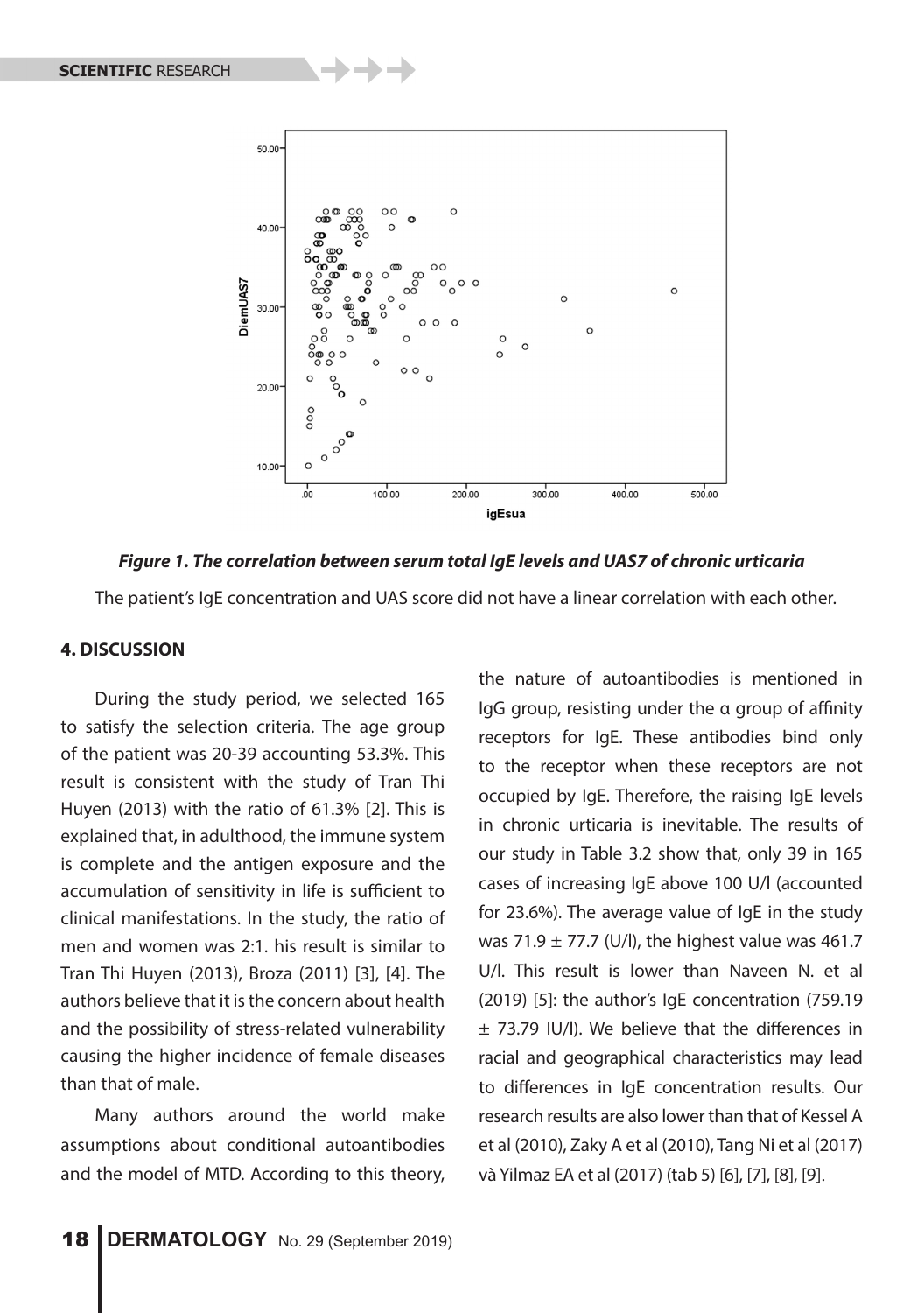|                            | <b>Population</b> | Serum IgE level (IU/I) |
|----------------------------|-------------------|------------------------|
| Kessel A et al (2010)[6]   | 203               | $182 \pm 16.12$        |
| Zaky A et al (2010) [7]    | 42                | 494.27                 |
| Tang Ni et al (2017) [8]   | 411               | $159.58 \pm 4.43$      |
| Yilmaz EA et al (2017) [9] | 222               | 63.5                   |
| Naveen N. et al (2019) [5] | 103               | $759.19 \pm 73.79$     |
| This research (2019)       | 165               | $71.9 \pm 77.7$        |

## *Table 5. Serum IgE level in other study*

-4 4

In chronic urticaria, persistent or relapsing nature can cause discomfort, troubles and affect the quality of life of patients. According to the literature, edema and pruritus usually last less than 24 hours, then go away quickly after taking antihistamines, corticosteroids, or they can go away on their own. However, in each patient, at different times, the frequency of new lesions is different. Table 3.6 shows that the proportion of patients with daily frequency of occurrence in the group with increased IgE concentration was 76.9%, higher than the group with normal IgE level of 54.0%, significant difference statistics with  $p < 0.05$ .

Quinck edema is localized in loosely organized areas such as limbs, eyelids, lips, joints, which suddenly occurs for several hours, repeatedly. If lesions appear in the respiratory mucosa, digestion can cause complications (respiratory failure, abdominal pain, vomiting, diarrhea ...), even cause anaphylactic shock. Our study showed that the percentage of patients with Quinck edema in the group with an increased IgE of 76.9% was higher than the group with normal IgE concentration of 47.6%. The difference was statistically significant with  $p < 0.05$  (Table 3.8). This result is similar to the study of Tran Thi Huyen (2013) with the rate of patients with angioedema

of eyelid, lip swelling was 42% [2]. Thus, IgE is a predictor of the patient's ability to appear in the Quinck match.

To assess the level of activity of urticaria, the authors often use the Urticaria activity score (UAS), which includes the level of itching and the number of edema diseases. In fact, the UAS7 score is the total score of the activity level of the disease used more frequently. Our study evaluated the association between IgE levels and UAS7 scores of patients. The results in Figure 3.2 show that patients' IgE and UAS7 scores do not have a linear correlation with each other. According to Yilmaz (2017), UAS7 scores are associated with persistent levels of chronic urticaria [9]. Naveen's study (2019) showed that 55.04% of patients had elevated IgE levels with moderate to severe disease activity [5]. However, we believe that there is no relation between UAS7 score and IgE concentration.

## **5. CONCLUSION**

The proportion of increased total IgE group was 23.6%, in that maxmimum value was 461.7 U/l. The proportion of patients with daily frequency, Quincke edema, severity disease in the group with increased IgE concentration were 76.9%, 76.9% and 80.6% respectively, higher than